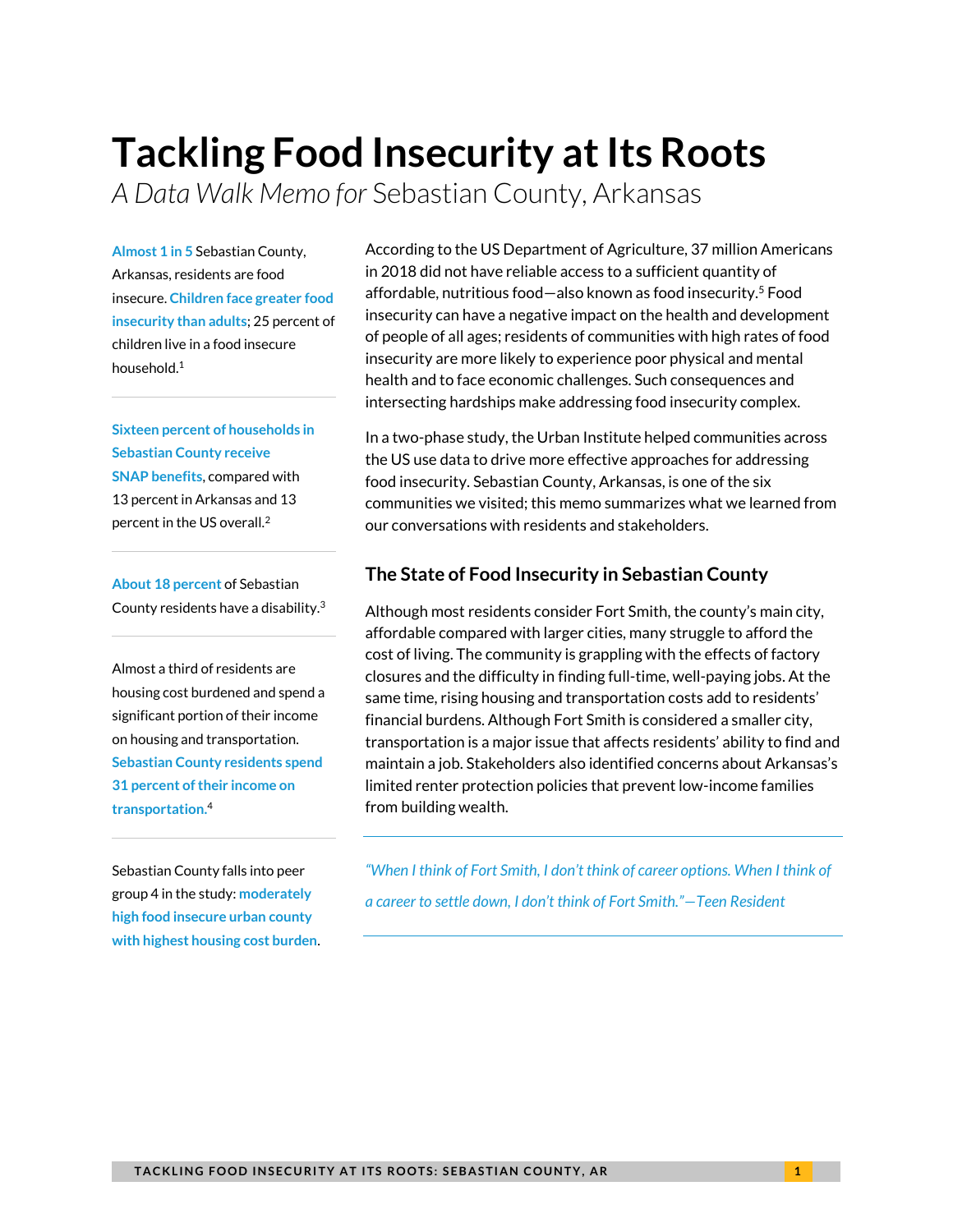#### **Roots of Food Insecurity in Sebastian County**

**Limited Economic Opportunity.** Publicly available data may not fully reflect the experiences of residents. Although the unemployment rate is fairly low, unemployment data do not account for people who are underemployed or have stopped looking for work. While stakeholders agreed that everyone in Sebastian County has limited economic opportunities, African Americans are disproportionately affected—their median household income is \$19,000 less than that of white families (figure 1). Although African Americans make up about 1 in 10 residents and Latinx households make up nearly 1 in 5, stakeholders acknowledged that they may be left out of important community conversations; several stakeholders reported that they have limited connections to the African American, Latinx, and Asian American communities.

**Family Instability.** Sebastian County is facing a confluence of factors that disrupt family stability and may therefore increase food insecurity. The county has a high incarceration rate compared with the state and the nation. $^6$ Supporting someone in prison adds to a family's financial burden, and returning residents may face long-term difficulties in finding employment and getting out of poverty. Also, Sebastian County has a rapidly growing fostercare system; separating families creates instability in the family and the child's development.<sup>7</sup> Although the number of children in the formal foster care system is known, little information is available about informal foster care, grandparent-led families, and singleheaded households.

Figure 2. Overall low median incomes compared with the state and nation, as *well as wide disparities, make it challenging for residents to afford food, especially nutritious food. especially nutritious food.*



Figure 2. *High housing and transportation costs mean that many residents cannot afford rent working a single minimum-wage job. Residents described transportation as a particular challenge for food access.*



High housing costs contribute to food insecurity

**Geographic Divides.** Stakeholders, teen participants, and adult participants all referred to social and economic divides, particularly between the northern and southern sides of Fort Smith. Teen residents reported stigma and stereotyping based on where they lived and what school they attended. Adults also identified tension between the northern and southern sides of Fort Smith related to where low income and communities of color live.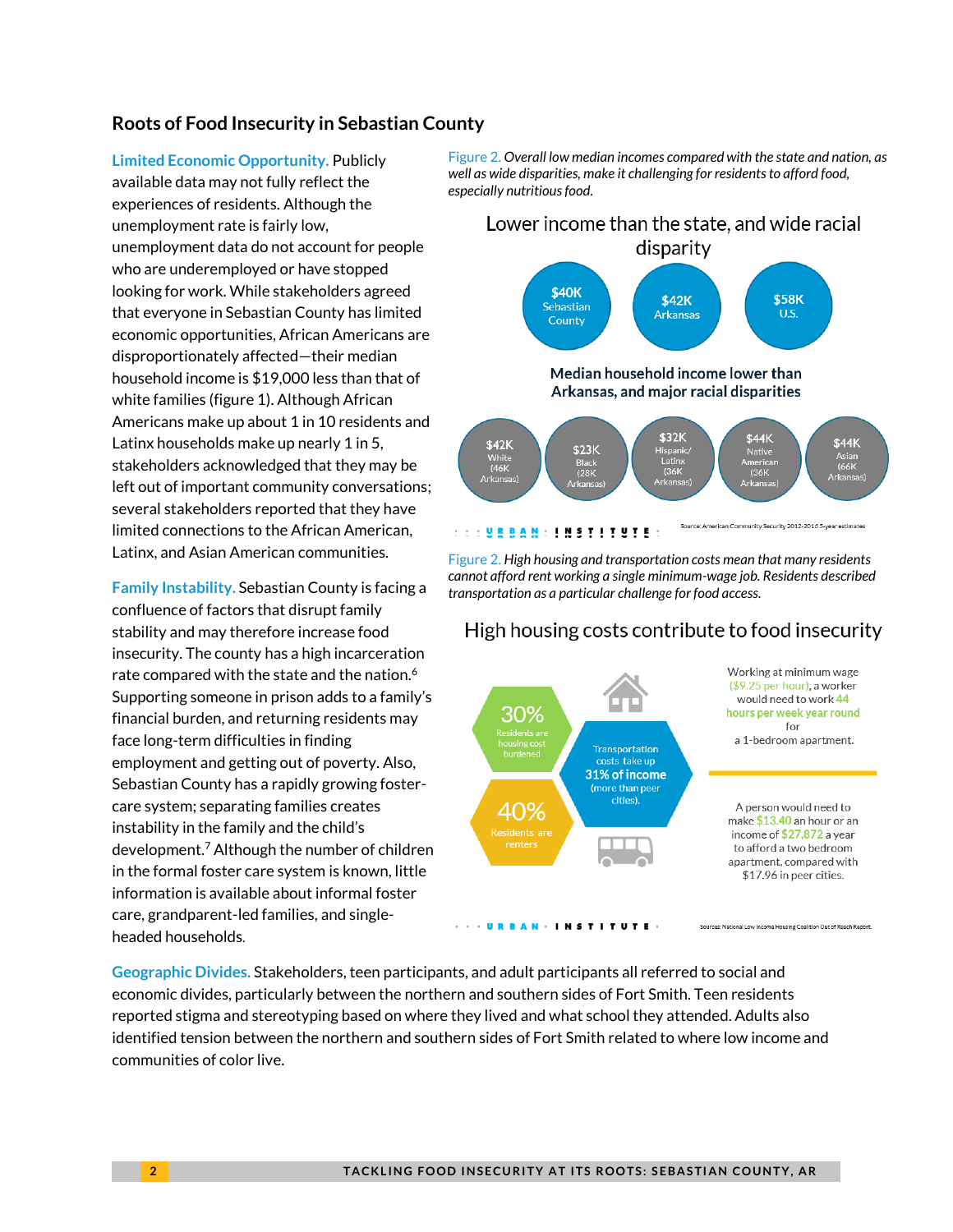#### YOUTH VOICES

*Teens were very perceptive about economic challenges and racial inequities in their communities. Their comments showed a strong capacity for empathy with other residents and a desire to be part of solution-building for the community.*

"Whenever I see bigger cities, it seems like there's a lot of 'now hiring' signs, but you don't see that in Fort Smith."

"In Fort Smith, they are trying to make it better, but they mostly think about the middle class, not the lower class."

"High-schoolers from the south side said about north-siders, 'I bet they use EBT cards at their concessions stands,' and they've said stuff about immigrants and made a song about how the KKK is going to burn our school down. It got very racist."

"They add businesses that target the middle class and the upper class, not those at the poverty line. And that's a lot of people in Fort Smith. You don't necessarily see them on the street, but that doesn't mean they're not struggling."

Youth recommended the following:

- Address stigmas against families who are low income and homeless
- Support community gardens
- Provide more information about available food programs
- Provide support for internet access and food costs

#### **Community Needs and Challenges when Accessing Food**

**Transportation Burdens.** Residents identified housing costs and access to transportation as major financial burdens that affect food insecurity (figure 2). Although Fort Smith is working to expand public transportation routes and options for other modes, residents said the current public transportation system made it difficult to access jobs and grocery stores or food pantries. Public transportation is not available for people working second and third shifts, and those with physical limitations cannot use buses to transport food from food banks or supermarkets. Some residents said that bus travel was timeintensive and that transporting groceries via transit was difficult. Residents also said that because they do not have bank accounts, they cannot access alternative transportation systems such as ride-sharing services.

**Access to Holistic Health Care.** Many residents identified health care access as a trade-off to healthy food. Stakeholders said the county's health insurance rate did not accurately reflect their experiences in the community. Residents reported that the lack of access to mental health and dental health services prevented them from finding and maintaining a job. Residents also stated that they sometimes delayed filling prescriptions so they could buy food.

**What's Working Well.** Sebastian County has a vibrant, civically minded community. During our time in Fort Smith, we were amazed by the level of passion and dedication to the community among stakeholders and teen and adult residents. Sebastian County benefits from its relatively small size; leaders of most nonprofits know one another and can easily communicate and meet with city officials.

Holistic initiatives to address the needs of low-income families have been growing. Stakeholders pointed to the 100 Families Initiative, a program that supports families involved in the justice system, and efforts to reduce juvenile sentencing as innovative strategies to address community issues like rising foster care and incarceration rates.

**Remaining Challenges.** Even though the county has a large charitable sector, stakeholders identified multiple groups not being reached. Teen and adult residents said eradicating stigmas that affect participation in food access programs was a challenge. Stakeholders also acknowledged that encouraging companies to invest in jobs was difficult. Some adult residents noted that new jobs tend to be in areas

that are inaccessible to people with limited transportation options.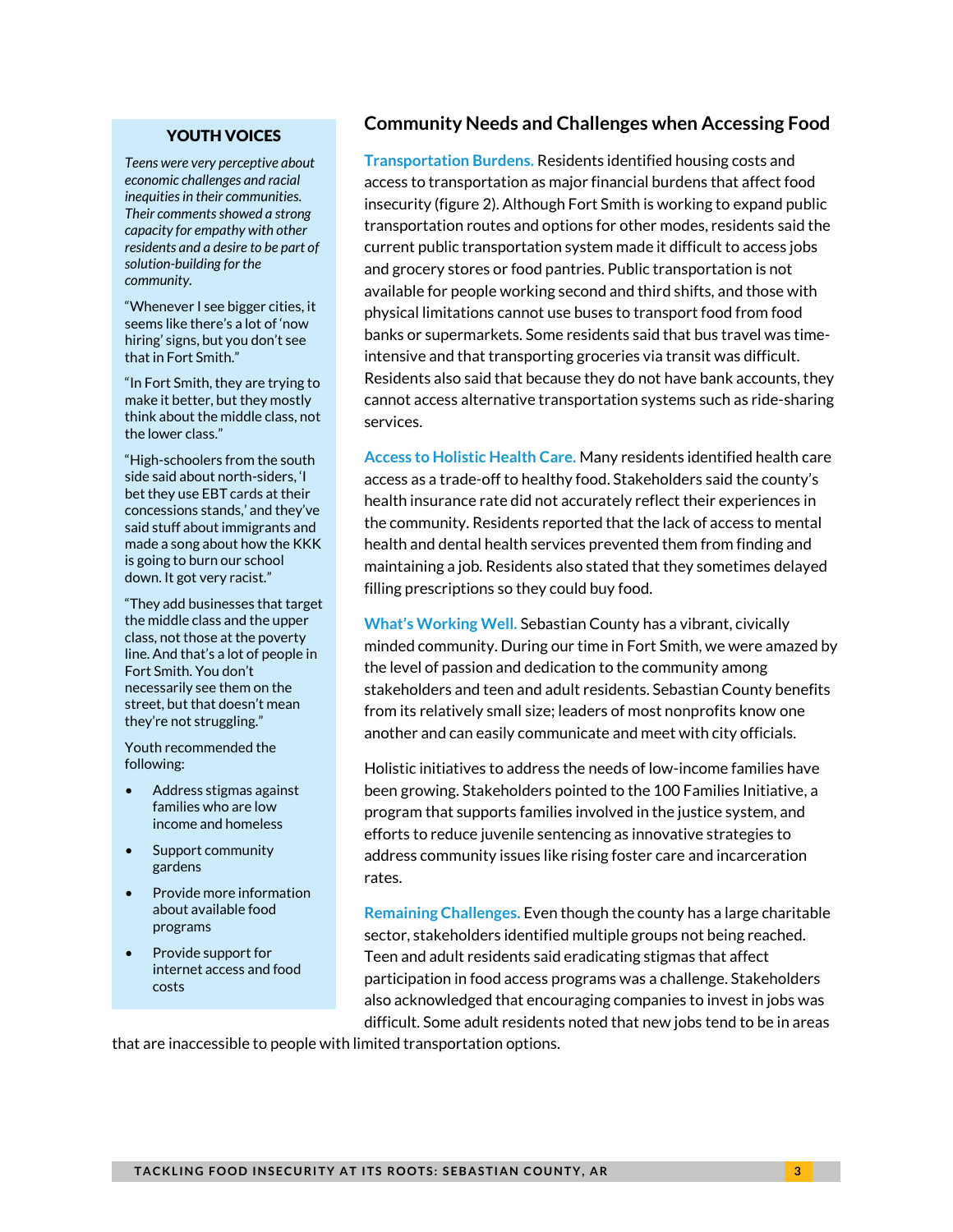#### **Including More Voices**

**Immigrant Populations.** Many stakeholders pointed out that the available data may not accurately reflect the immigrant population of Sebastian County. We had limited success finding advocates from immigrant communities to speak with us, and key stakeholders seem as though they are not in contact with the communities, which makes understanding needs difficult. There are concerns that undocumented immigrants may be avoiding public assistance programs for which they are eligible out of fear of deportation or jeopardizing citizenship.

**Communities of Color.** Sebastian County has sizable communities of color, including African American, Latinx, Asian, and Native American populations. However, stakeholders acknowledged the lack of representation from minority populations in positions of power and larger community conversations. Despite the significantly lower median household for black families in Sebastian County, some residents and stakeholders expressed concern that the African American community is not adequately served by charitable organizations.

*"The questions are how we are going to bring in jobs, but we need to think about what other jobs we are going to bring in. All that comes in is more manufacturing jobs in Fort Chafee, but no one can afford to live down there."— Adult resident*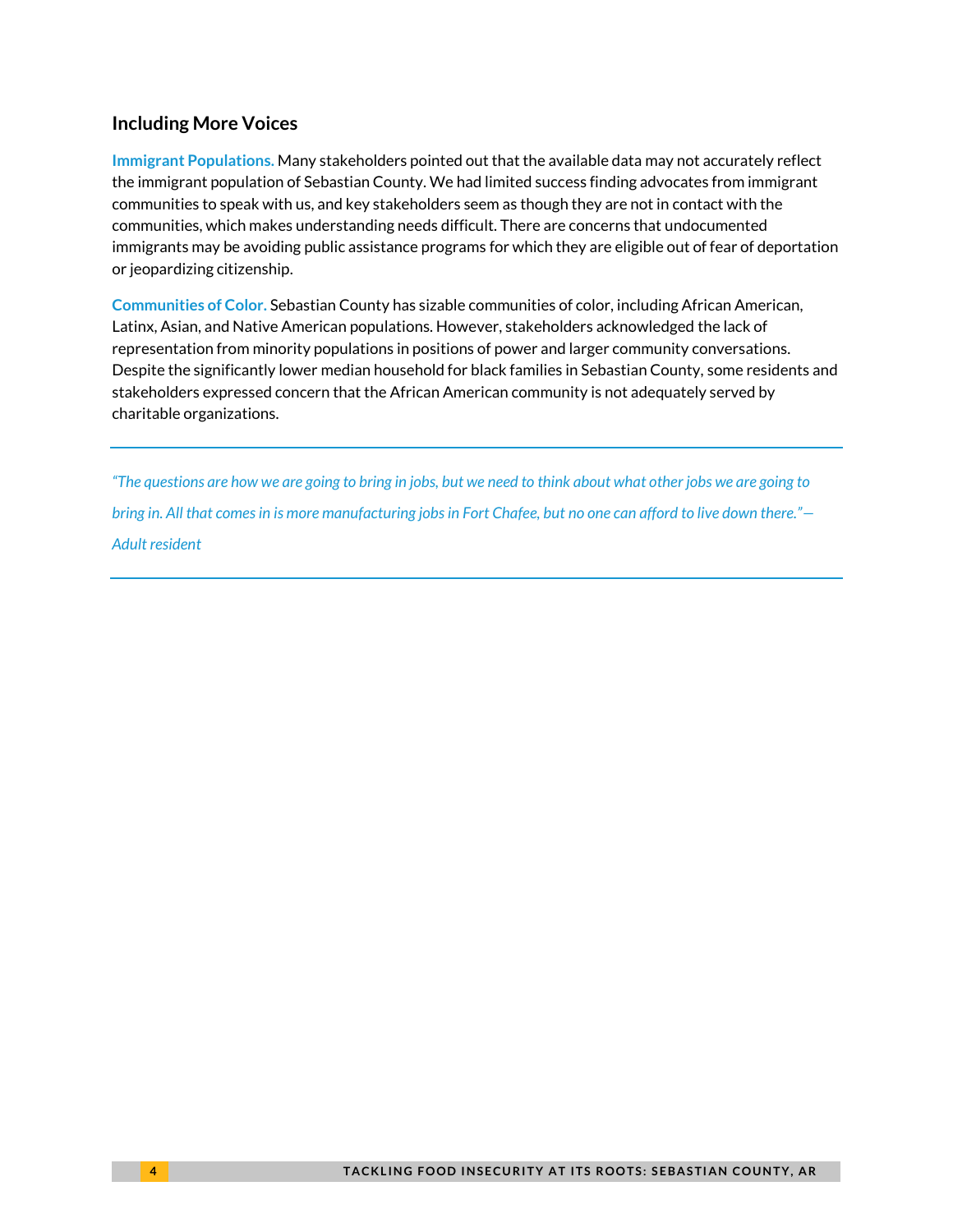# **FIVE ACTIONABLE STRATEGIES** to Tackle Food Insecurity in Sebastian County, Arkansas

Residents and stakeholders in Sebastian County shared various challenges related to food insecurity and its root. Although many must be addressed at multiple levels, from the neighborhood to nationally, the strategies outlined here are local. To tackle food insecurity at its roots, the county can increase its understanding of the financial burdens that families face and include more actors to address the factors associated with poverty and food insecurity. Below are five actionable strategies collected from our research and the community.

# **1. Bring More Voices to the Table**

We heard from teen and adult residents about the stigma attached to living in particular parts of the county. Those who lived on the northern side of Fort Smith described being stigmatized as poorer and less educated. Teens also described incidents in which they were mocked for attending schools that were considered more diverse and less affluent.

Also, low-income residents and minority residents said they felt left out of conversations about how the county invests its resources. To address food insecurity equitably, Sebastian County can evaluate its public policies<sup>8</sup> and organizational practices designed to address food insecurity to ensure that they do not further disadvantage communities of color<sup>9</sup> and to assess whether they make meaningful progress in reducing disparities (and, if not, how they can be improved).

# **2. Improve Coordination across Education Sectors**

Although stakeholders acknowledged that the K-12 school system has various food-related programs, students often lose their support network when they graduate from high school. This problem can be exacerbated for teens who are leaving the foster care system and do not have help finding jobs and housing. One strategy is for K-12 educators and local colleges to coordinate transitions so that the county can better identify young people with needs and provide continuous services as they go through college or job training.

# **3. Increase Collaboration and Coordination with Health Care Providers**

Sebastian County is home to many health care providers and programs. However, gaps in health care access persist.

- **De Stakeholder said the community has limited knowledge of the needs of seniors and residents** with disabilities. Transportation issues prevent them from accessing healthy food.
- **Some low-income residents discussed how a lack of access to dental care can create a vicious cycle** of oral health and nutrition challenges that prevent them from finding and retaining jobs because having poor oral health was associated with substance abuse.
- **Many residents identified a lack of access to mental health care as a barrier to maintaining** employment.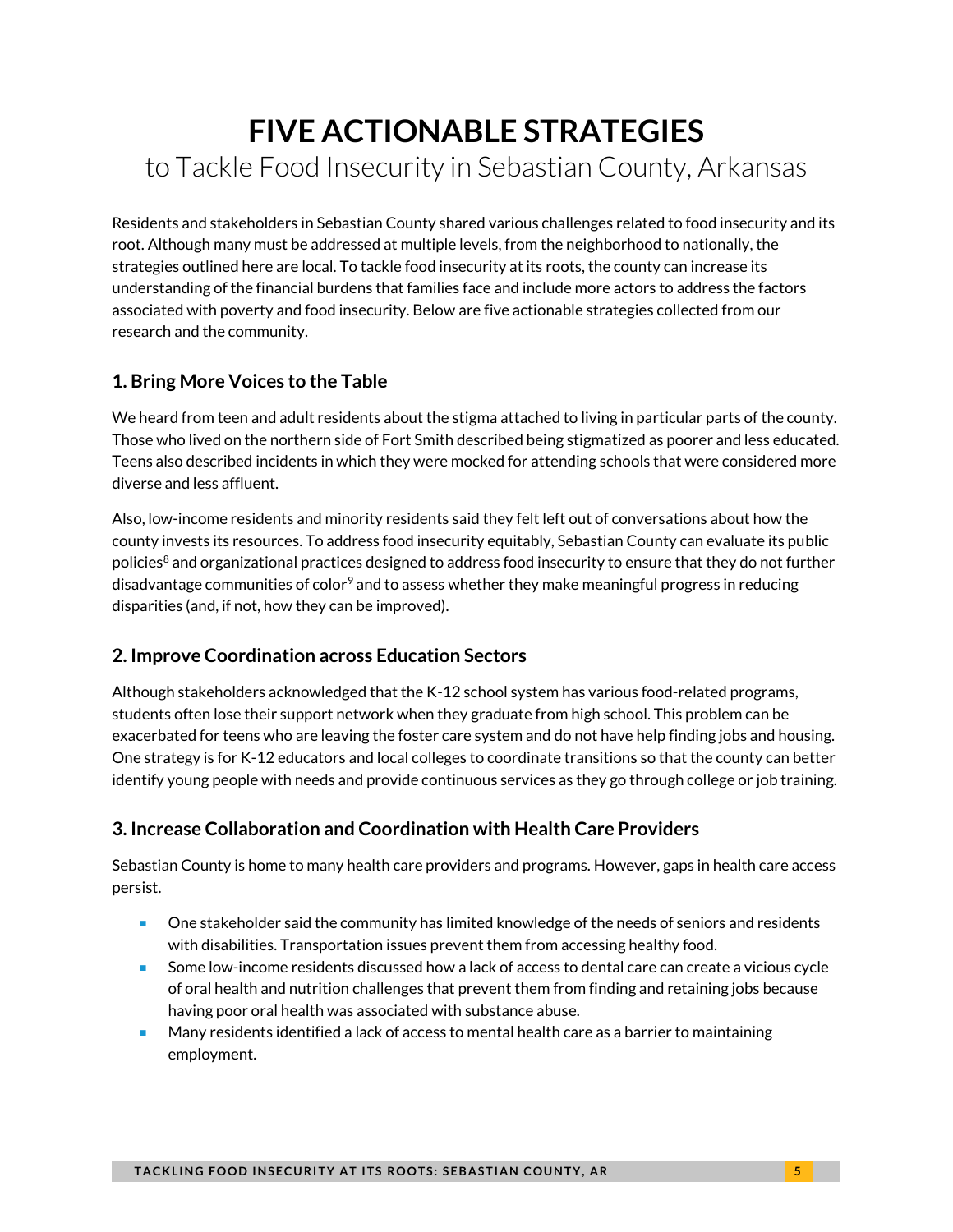Sebastian County could further integrate health care and food access. Because many people with food insecurity have health problems that can be managed or improved with a better diet, food pantries can play a role in supporting health interventions, and health care providers can facilitate access to healthy food distributions and benefit enrollment. Some food pantries in Sebastian County give clients food boxes designed to support effective diabetes management.

### **4. Increase Public Transportation Infrastructure**

Transportation is a major barrier to accessing food, employment, and health services, and Sebastian County residents spend a significant share of their income on transportation. Residents were frustrated with the lack of public transportation and offered the following solution:

- Include residents and service providers in planning conversations to ensure a transportation service that is responsive to most people.
- Initiate or expand public transportation subsidies for low-income families,  $^{10}$  including by offering free or low-cost shuttle services in underserved neighborhoods.

# **5. Provide Support to Those Who Have Been Incarcerated**

Almost every adult resident we talked to had either been involved with the criminal justice system or had a family member who had. When a member is incarcerated, families can face financial and emotional stress, and when people are released, they have limited educational and job opportunities. One stakeholder said that programs for people returning from incarceration were limited. A resident noted that informal foster care, when a parent is incarcerated and another family members steps in to care for a child, can contribute to food insecurity.

- "Arkansas is one of two states that doesn't pay inmates for work.<sup>11</sup> It impacts the overall family structure because inmates can't pay for their basic needs in prison, that cost goes on the family, that contributes to poverty. It's a whole structure that doesn't support families living in poverty." – Regional Stakeholder
- "It's not just for the person in prison, it's the entire family [that's affected and becomes food insecure]. I have to take the kids because you're locked up and I have to pay this and that. That's the unaccounted-for foster care system that goes on, because now I have to take care of my niece and nephew." – Adult Resident

In collaboration with city leaders, nonprofits, caseworkers, and employers, Sebastian County can develop holistic strategies to create job opportunities and training for those who have been incarcerated and to support those with a relative in prison. Sebastian County could incorporate trauma-informed strategies<sup>12</sup> to build capacity to address complex and intersecting needs of this population.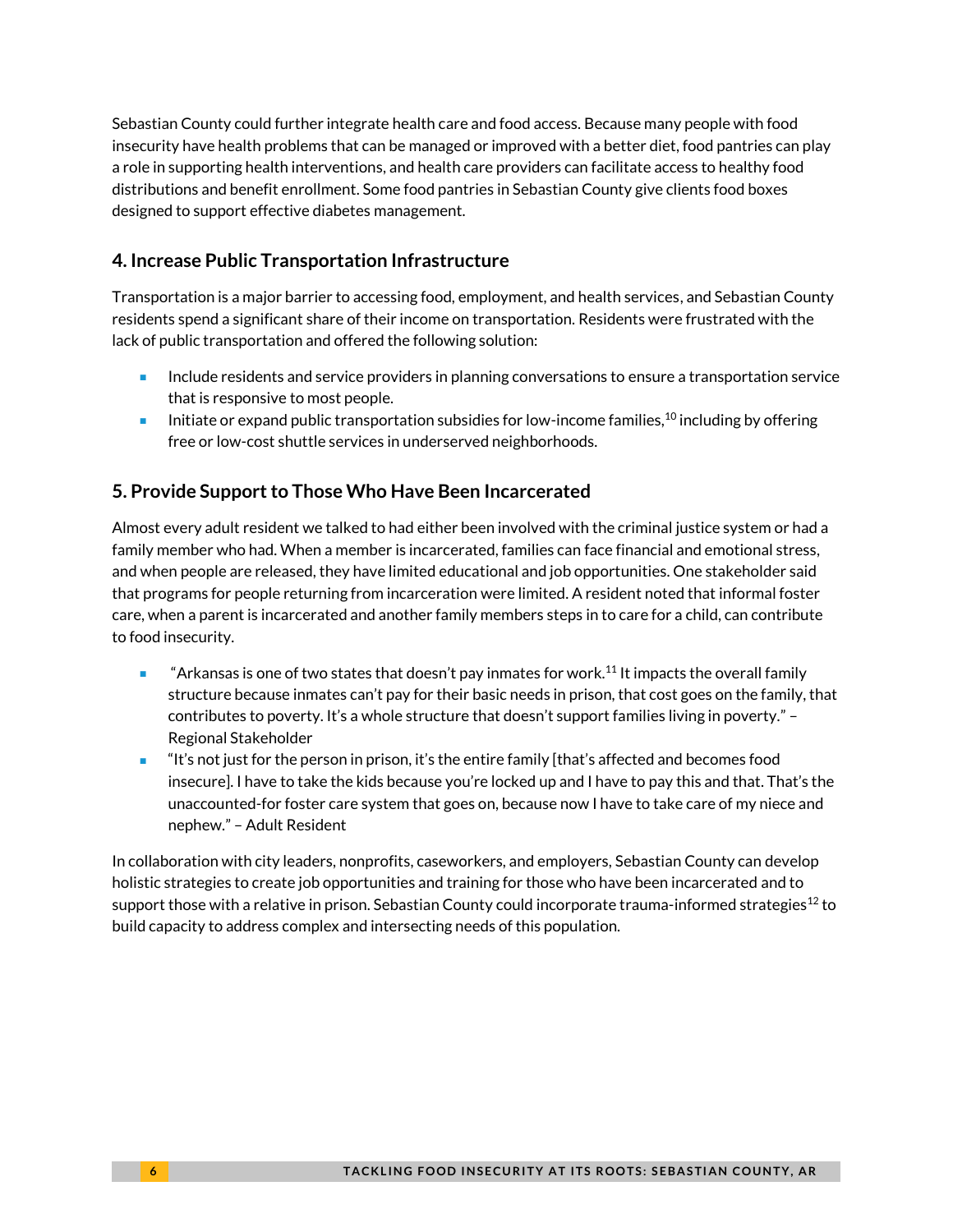# **WHY SEBASTIAN COUNTY, ARKANSAS?**

#### **METHODOLOGY**

The Urban Institute implemented a two-phase study to help communities across the US use data to drive more effective approaches for addressing food insecurity.

**Phase I** of the project conducted a county-level secondary data analysis to create 10 typologies based on shared strengths and underlying economic vulnerabilities related to food insecurity. Sebastian County was categorized in peer group 4 with similar counties that had moderately high food insecurity and a high housing cost burden. Although Sebastian County has a lower cost of living than some other members of its peer group (e.g., Los Angeles County, California, and Travis County, Texas), it faced similar economic pressures, the greatest being housing cost compared with income.

**Phase II** involved speaking with residents and local key informants to investigate the lived experience and structural drivers of food insecurity in their respective counties. We tested the indicators assembled from the phase I analysis and identified other information about community issues to generate new insights on opportunities to address food insecurity by identifying promising next-generation strategies. This memo includes insights gained from phase II.



The Urban Institute thanks Antioch for Youth & Family for helping identify key stakeholders working to address food insecurity in Sebastian County. Representatives from the following organizations participated in the community-based research:

- **Arkansas Hunger Relief Alliance**
- **Arkansas State House of Representatives**
- City of Fort Smith Board of Directors
- **Community Rescue Mission**
- **EXEC** Crawford-Sebastian Community Development Council
- **Fort Smith Community Health Council**
- **Fort Smith Housing Authority**
- **Fort Smith Public Schools**
- Frontier Metropolitan Planning Organization and Transportation
- Mercy Hospital Outreach
- Next Step Homeless Services
- **Restore Hope**
- River Valley Regional Food Bank
- St. James M.B. Church
- Sebastian County DHS
- **The STEPS Family Resource Center**
- **University of Arkansas, Fort Smith**

This memo was written by Victoria Tran, Elaine Waxman, and Clare Salerno. Copyright © November 2019. Urban Institute. Permission is granted for reproduction of this file, with attribution to the Urban Institute.

For more information about the food insecurity project, email [foodinsecurity@urban.org.](mailto:foodinsecurity@urban.org) 

**TACKLING FOOD INSECURITY AT ITS ROOTS: SEBASTIAN COUNTY, AR**